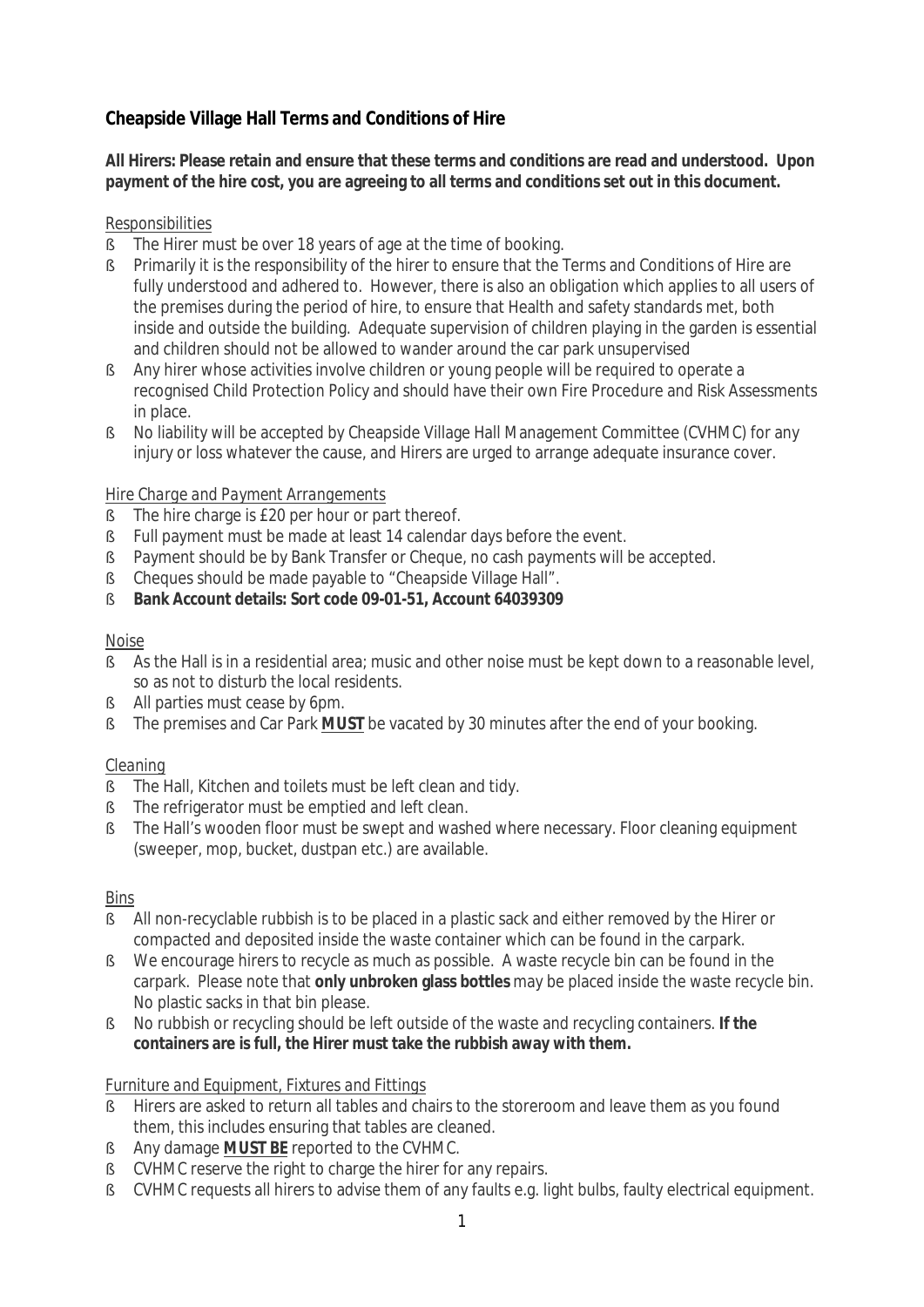# *Kitchen*

- § Hirers must ensure that oven is clean, and the hotplates are turned off please note the cooker needs to be isolated at the main switch.
- § Checks need to be carried out to ensure that all taps and electrical equipment is either turned off or unplugged.
- § Kitchen surfaces should be wiped clean, and it is the responsibility of the hirers to ensure that the floor is swept, and any spillages dealt with.
- § No children under the age of 12 may enter or use the kitchen.

## *Doors*

- § All **FIRE EXIT DOORS** must be kept clear at **ALL** times.
- § Entrance doors must remain closed during a function to retain heat and noise, and designated Fire Doors should be kept closed.

### *Alcohol / Licensing*

- § Alcoholic drinks can only be consumed on the premises with the permission of CVHMC.
- § CVHMC cannot give permission for alcohol to be sold on site hirers would need to contact Windsor & Maidenhead Borough Council to obtain a Temporary Event Notice (TEN). **Please read details from Government website below; also noting that in cases of gatherings involving a lot of music played at a special celebration or another type of event (performance events require a license and permission from CVHMC) we may ask you obtain a TEN licence even if alcohol is not on sale**.
	- § *Licensable activity includes:*
		- § *selling alcohol*
		- § *serving alcohol to members of a private club*
		- § *providing entertainment, such as music, dancing or indoor sporting events*
		- § *serving hot food or drink between 11pm and 5am*
	- § *The process of applying is formally known as 'serving' a Temporary Event Notice. You'll also need a TEN if a particular licensable activity is not included in the terms of your existing licence, for example holding a wedding reception at a community centre (or in our case a private village hall)*

### *Storage*

- § No items whatsoever are to be left in the building, except with permission of CVHMC.
- § CVHMC will not accept any responsibility for valuables or other items left in the Village Hall after an event.

# *Smoking*

- § Smoking is prohibited in the Hall.
- § Hirers must sweep up cigarette ends discarded outside on the ground

# *Parking*

§ CVHMC **DO NOT** accept liability for any damage caused to vehicles, cars are parked at the owner's risk.

### *After the event – leaving the village hall*

- § Hirers should ensure that all internal doors and windows are properly closed/locked, and lights are turned off before leaving
- § Keys must be returned to the key safe on leaving and it is the responsibility of the hirer to ensure the key safe is locked correctly.